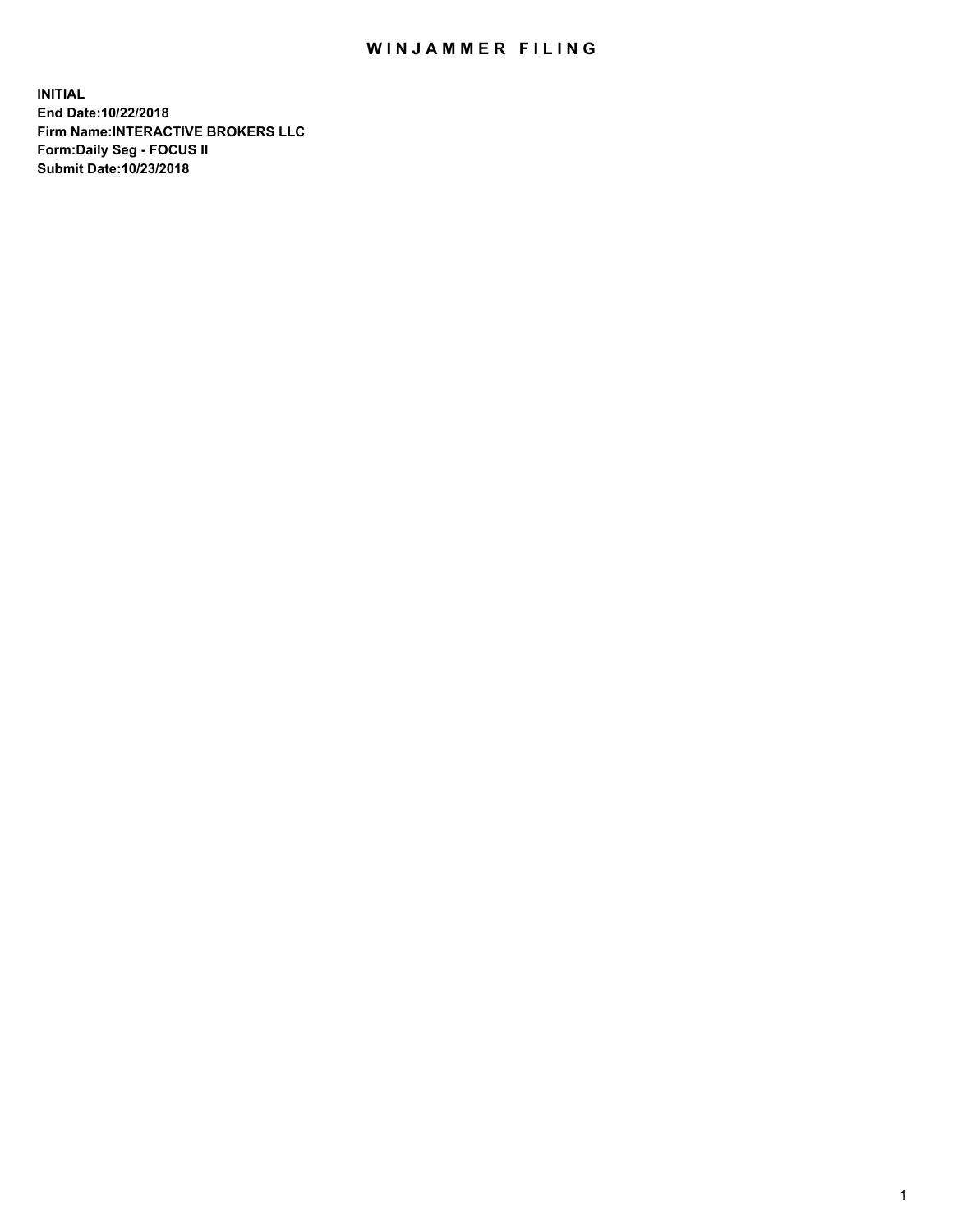**INITIAL End Date:10/22/2018 Firm Name:INTERACTIVE BROKERS LLC Form:Daily Seg - FOCUS II Submit Date:10/23/2018 Daily Segregation - Cover Page**

| Name of Company                                                                                                                                                                                                                                                                                                                | <b>INTERACTIVE BROKERS LLC</b>                                                                  |
|--------------------------------------------------------------------------------------------------------------------------------------------------------------------------------------------------------------------------------------------------------------------------------------------------------------------------------|-------------------------------------------------------------------------------------------------|
| <b>Contact Name</b>                                                                                                                                                                                                                                                                                                            | James Menicucci                                                                                 |
| <b>Contact Phone Number</b>                                                                                                                                                                                                                                                                                                    | 203-618-8085                                                                                    |
| <b>Contact Email Address</b>                                                                                                                                                                                                                                                                                                   | jmenicucci@interactivebrokers.c<br>om                                                           |
| FCM's Customer Segregated Funds Residual Interest Target (choose one):<br>a. Minimum dollar amount: ; or<br>b. Minimum percentage of customer segregated funds required:%; or<br>c. Dollar amount range between: and; or<br>d. Percentage range of customer segregated funds required between:% and%.                          | $\overline{\mathbf{0}}$<br>$\overline{\mathbf{0}}$<br>155,000,000 245,000,000<br>0 <sub>0</sub> |
| FCM's Customer Secured Amount Funds Residual Interest Target (choose one):<br>a. Minimum dollar amount: ; or<br>b. Minimum percentage of customer secured funds required:% ; or<br>c. Dollar amount range between: and; or<br>d. Percentage range of customer secured funds required between:% and%.                           | $\overline{\mathbf{0}}$<br>$\overline{\mathbf{0}}$<br>80,000,000 120,000,000<br>0 <sub>0</sub>  |
| FCM's Cleared Swaps Customer Collateral Residual Interest Target (choose one):<br>a. Minimum dollar amount: ; or<br>b. Minimum percentage of cleared swaps customer collateral required:% ; or<br>c. Dollar amount range between: and; or<br>d. Percentage range of cleared swaps customer collateral required between:% and%. | $\overline{\mathbf{0}}$<br>$\underline{\mathbf{0}}$<br>0 <sub>0</sub><br>0 <sub>0</sub>         |

Attach supporting documents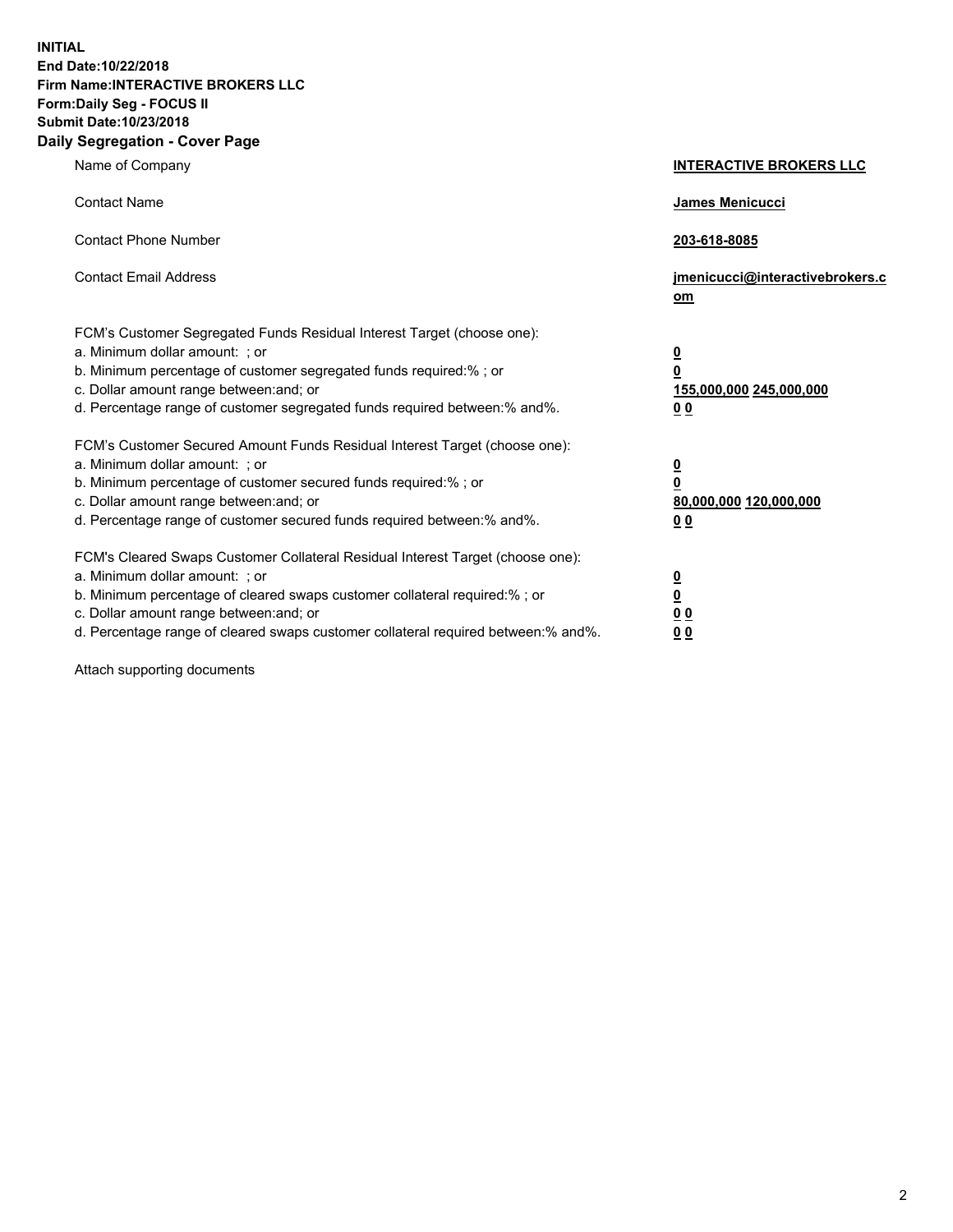## **INITIAL End Date:10/22/2018 Firm Name:INTERACTIVE BROKERS LLC Form:Daily Seg - FOCUS II Submit Date:10/23/2018 Daily Segregation - Secured Amounts**

|     | Daily Segregation - Secured Amounts                                                                  |                                                 |
|-----|------------------------------------------------------------------------------------------------------|-------------------------------------------------|
|     | Foreign Futures and Foreign Options Secured Amounts                                                  |                                                 |
|     | Amount required to be set aside pursuant to law, rule or regulation of a foreign                     | $0$ [7305]                                      |
|     | government or a rule of a self-regulatory organization authorized thereunder                         |                                                 |
| 1.  | Net ledger balance - Foreign Futures and Foreign Option Trading - All Customers                      |                                                 |
|     | A. Cash                                                                                              | 482,004,571 [7315]                              |
|     | B. Securities (at market)                                                                            | $0$ [7317]                                      |
| 2.  | Net unrealized profit (loss) in open futures contracts traded on a foreign board of trade            | -10,964,312 [7325]                              |
| 3.  | Exchange traded options                                                                              |                                                 |
|     | a. Market value of open option contracts purchased on a foreign board of trade                       | 44,346 [7335]                                   |
|     | b. Market value of open contracts granted (sold) on a foreign board of trade                         | -37,228 [7337]                                  |
| 4.  | Net equity (deficit) (add lines 1. 2. and 3.)                                                        | 471,047,377 [7345]                              |
| 5.  | Account liquidating to a deficit and account with a debit balances - gross amount                    | 2,540 [7351]                                    |
|     | Less: amount offset by customer owned securities                                                     | 0 [7352] 2,540 [7354]                           |
| 6.  | Amount required to be set aside as the secured amount - Net Liquidating Equity                       | 471,049,917 [7355]                              |
|     | Method (add lines 4 and 5)                                                                           |                                                 |
| 7.  | Greater of amount required to be set aside pursuant to foreign jurisdiction (above) or line          | 471,049,917 [7360]                              |
|     | 6.                                                                                                   |                                                 |
|     | FUNDS DEPOSITED IN SEPARATE REGULATION 30.7 ACCOUNTS                                                 |                                                 |
| 1.  | Cash in banks                                                                                        |                                                 |
|     | A. Banks located in the United States                                                                | 79,614,429 [7500]                               |
|     | B. Other banks qualified under Regulation 30.7                                                       | 0 [7520] 79,614,429 [7530]                      |
| 2.  | <b>Securities</b>                                                                                    |                                                 |
|     | A. In safekeeping with banks located in the United States                                            | 397,844,638 [7540]                              |
|     | B. In safekeeping with other banks qualified under Regulation 30.7                                   | 0 [7560] 397,844,638 [7570]                     |
| 3.  | Equities with registered futures commission merchants                                                |                                                 |
|     | A. Cash                                                                                              | $0$ [7580]                                      |
|     | <b>B.</b> Securities                                                                                 | $0$ [7590]                                      |
|     | C. Unrealized gain (loss) on open futures contracts                                                  | $0$ [7600]                                      |
|     | D. Value of long option contracts                                                                    | $0$ [7610]                                      |
|     | E. Value of short option contracts                                                                   | 0 [7615] 0 [7620]                               |
| 4.  | Amounts held by clearing organizations of foreign boards of trade<br>A. Cash                         |                                                 |
|     | <b>B.</b> Securities                                                                                 | $0$ [7640]                                      |
|     |                                                                                                      | $0$ [7650]                                      |
|     | C. Amount due to (from) clearing organization - daily variation<br>D. Value of long option contracts | $0$ [7660]<br>$0$ [7670]                        |
|     | E. Value of short option contracts                                                                   | 0 [7675] 0 [7680]                               |
| 5.  | Amounts held by members of foreign boards of trade                                                   |                                                 |
|     | A. Cash                                                                                              | 119,317,849 [7700]                              |
|     | <b>B.</b> Securities                                                                                 | $0$ [7710]                                      |
|     | C. Unrealized gain (loss) on open futures contracts                                                  | -443,142 <sup>[7720]</sup>                      |
|     | D. Value of long option contracts                                                                    | 44,346 [7730]                                   |
|     | E. Value of short option contracts                                                                   | <u>-37,228</u> [7735] <u>118,881,825</u> [7740] |
| 6.  | Amounts with other depositories designated by a foreign board of trade                               | $0$ [7760]                                      |
| 7.  | Segregated funds on hand                                                                             | $0$ [7765]                                      |
| 8.  | Total funds in separate section 30.7 accounts                                                        | 596,340,892 [7770]                              |
| 9.  | Excess (deficiency) Set Aside for Secured Amount (subtract line 7 Secured Statement                  | 125,290,975 [7380]                              |
|     | Page 1 from Line 8)                                                                                  |                                                 |
| 10. | Management Target Amount for Excess funds in separate section 30.7 accounts                          | 80,000,000 [7780]                               |
| 11. | Excess (deficiency) funds in separate 30.7 accounts over (under) Management Target                   | 45,290,975 [7785]                               |
|     |                                                                                                      |                                                 |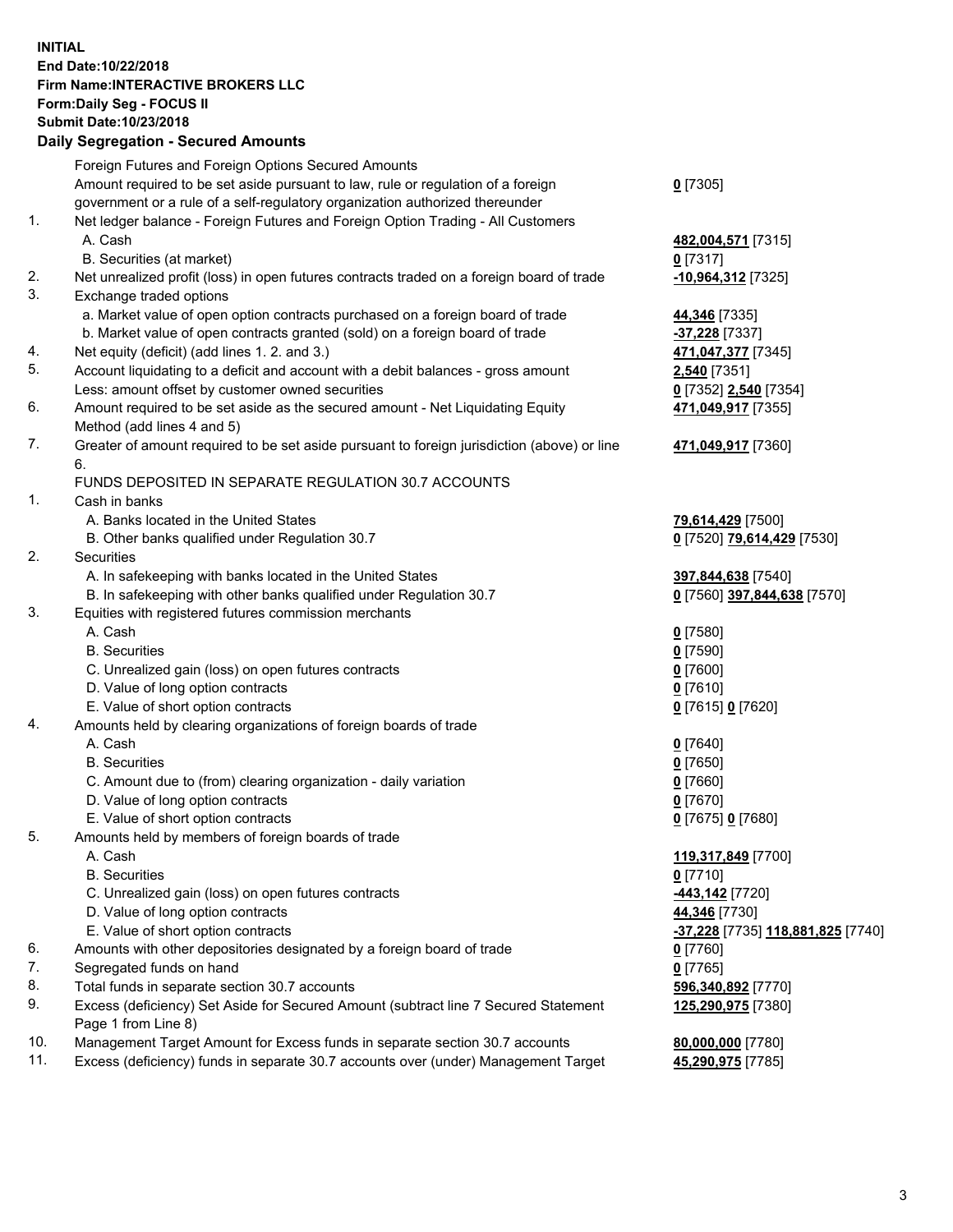**INITIAL End Date:10/22/2018 Firm Name:INTERACTIVE BROKERS LLC Form:Daily Seg - FOCUS II Submit Date:10/23/2018 Daily Segregation - Segregation Statement** SEGREGATION REQUIREMENTS(Section 4d(2) of the CEAct) 1. Net ledger balance A. Cash **4,199,958,066** [7010] B. Securities (at market) **0** [7020] 2. Net unrealized profit (loss) in open futures contracts traded on a contract market **15,576,565** [7030] 3. Exchange traded options A. Add market value of open option contracts purchased on a contract market **451,637,851** [7032] B. Deduct market value of open option contracts granted (sold) on a contract market **-488,236,687** [7033] 4. Net equity (deficit) (add lines 1, 2 and 3) **4,178,935,795** [7040] 5. Accounts liquidating to a deficit and accounts with debit balances - gross amount **162,171** [7045] Less: amount offset by customer securities **0** [7047] **162,171** [7050] 6. Amount required to be segregated (add lines 4 and 5) **4,179,097,966** [7060] FUNDS IN SEGREGATED ACCOUNTS 7. Deposited in segregated funds bank accounts A. Cash **783,066,510** [7070] B. Securities representing investments of customers' funds (at market) **2,283,875,828** [7080] C. Securities held for particular customers or option customers in lieu of cash (at market) **0** [7090] 8. Margins on deposit with derivatives clearing organizations of contract markets A. Cash **3,697,548** [7100] B. Securities representing investments of customers' funds (at market) **1,379,531,162** [7110] C. Securities held for particular customers or option customers in lieu of cash (at market) **0** [7120] 9. Net settlement from (to) derivatives clearing organizations of contract markets **-2,556,183** [7130] 10. Exchange traded options A. Value of open long option contracts **451,675,844** [7132] B. Value of open short option contracts **-488,285,484** [7133] 11. Net equities with other FCMs A. Net liquidating equity **0** [7140] B. Securities representing investments of customers' funds (at market) **0** [7160] C. Securities held for particular customers or option customers in lieu of cash (at market) **0** [7170] 12. Segregated funds on hand **0** [7150] 13. Total amount in segregation (add lines 7 through 12) **4,411,005,225** [7180] 14. Excess (deficiency) funds in segregation (subtract line 6 from line 13) **231,907,259** [7190] 15. Management Target Amount for Excess funds in segregation **155,000,000** [7194]

16. Excess (deficiency) funds in segregation over (under) Management Target Amount Excess

**76,907,259** [7198]